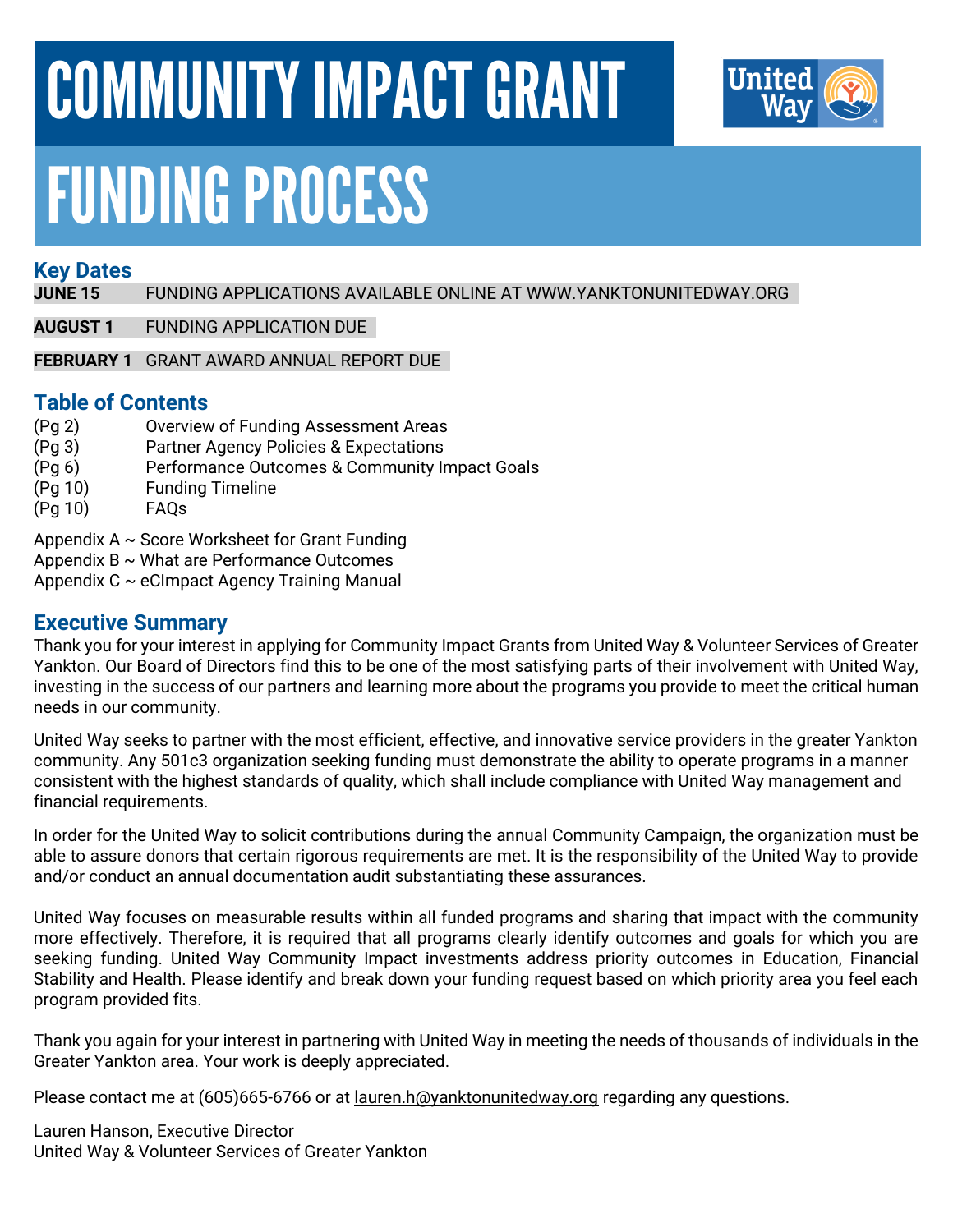#### **Overview of Funding Assessment Areas** *pg2*

All applications received are scored using a worksheet developed by the United Way of Greater Yankton Allocations Committee and Board of Directors. This worksheet *(Appendix A)* scores applications in each of the following assessment areas:

### ORGANIZATION CAPACITY (25%)

- THE PROPOSED PROGRAMMING IS CONSISTENT WITH THE ORGANIZATION MISSION.
- THE ORGANIZATION HAS THE HISTORY, EXPERTISE, AND EXPERIENCE TO CARRY OUT THE PROPOSED PROGRAMMING.
- THE ORGANIZATION COLLABORATES WITH OTHER ORGANIZATIONS THAT HAVE A STAKE IN THE SUCCESS OF THEIR CLIENTS.
- THE ORGANIZATION IS STABLE AND EFFECTIVE.
- THE ORGANIZATION HAS UP TO DATE CERTIFICATIONS AND AN ACTIVE BOARD OF DIRECTORS.
- DOES THE ORGANIZATION MAINTAIN A STRATEGIC OR OPERATIONAL PLAN?

## FINANCIAL MANAGEMENT & NEED FOR FUNDING (25%)

- THE ORGANIZATION DEMONSTRATES A DIVERSIFIED FUNDING STREAM LEVERAGING AND/OR PURSUING ADDITIONAL FUNDING RESOURCES AVAILABLE.
- THE ORGANIZATION DEMONSTRATES A CONTINUED NEED FOR UNITED WAY COMMUNITY IMPACT FUNDS AND OVERALL FUNDING REQUEST IS REALISTIC TO PROGRAM GOALS.
- THE ORGANIZATION CARRIES AN ADEQUATE RESERVE AMOUNT IN RESPECT TO NON-PROFIT STANDARD, AGENCY POLICY OR FUTURE ORGANIZATIONAL PLANS.
- THE ORGANIZATION'S OVERALL FINANCIAL MANAGEMENT.
- IS THE BUDGET COMPLETE AND ARITHMETICALLY, CORRECT?
- DOES THE BUDGET NARRATIVE FULLY ANSWER ALL QUESTIONS?
- DOES THE ORGANIZATION'S ACCOUNTING PRACTICES MEET INDUSTRY STANDARDS?

### PROGRAM IMPACT (50%)

- PROGRAM DESCRIPTIONS PROVIDE A COMPREHENSIVE, CLEAR AND UNDERSTANDABLE OVERVIEW OF GOALS AND PROGRAM DESIGN.
- PROGRAM EMPLOYS EVIDENCE-BASED PRACTICES.
- THE ORGANIZATION HAS IDENTIFIED AND SUPPORTED THE NEED FOR PROGRAMMING AND SERVICES.
- PROGRAM CLEARLY IDENTIFIES TARGET POPULATION AND SERVICES PROVIDED TO THEM.
- PROGRAM PROVIDE ACCESSIBLE SERVICES. ARE CLIENTS SUPPORTED UNTIL SUCCESSFUL COMPLETION?
- PROGRAM SUCCESSES AND DESIGN ALIGN TO UW COMMUNITY IMPACT GOALS.
- APPROPRIATE IMPACT GOALS, OUTCOMES AND PERFORMANCE MEASUREMENTS ARE SELECTED.
- OVERALL, HOW THE PROGRAM IMPACTS THE COMMUNITY. HOW WELL DO THEY DO WHAT THEY DO?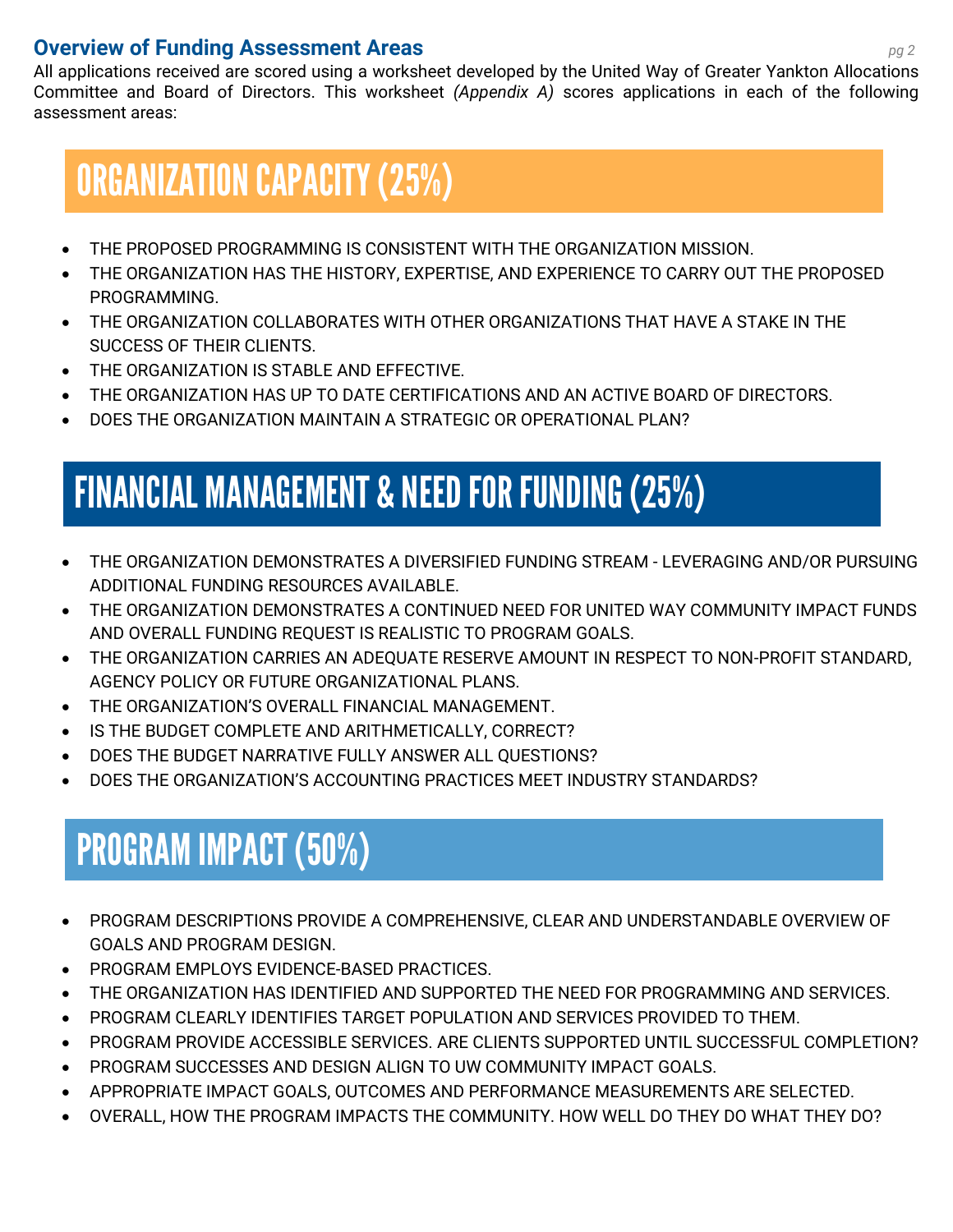#### **Partner Agency Policies & Expectations** *pg3*

#### PURPOSE AND STATUS

The provision of needed human services, in accordance with the mission of the United Way & Volunteer Services of Greater Yankton, Inc. shall be accomplished by independently existing organizations who become eligible for allocation of the Corporation's funds by formal affiliation with the Corporation. This section shall not be deemed to require allocation of all the Corporation's funds to Partner Agencies.

#### REQUIREMENTS FOR PARTNERSHIP

The procedure and information necessary for application and approval as a Partner Agency shall be determined from time to time by the Corporation's Board of Directors.

To be eligible for application, any organization must: Be organized for the purposes of human betterment in education, financial stability, or health;

Render services to those in need of said services regardless of age, sex, race, religion, disability, national origin, or financial ability;

Demonstrate that it meets a need not already filled or capable of being filled by an existing agency in greater Yankton, and that the need for its services is sufficient to warrant the establishment and support of a separate agency;

Conform to commonly accepted standards in the field of service in which it is involved;

Be organized and qualified as a not-for-profit organization and be designated as such by the Internal Revenue Service;

Make application for and receive approval of allocation funds from the Corporation.

An agency wishing to appeal its allocation must submit a letter to United Way requesting a meeting with the Allocations Committee. This request must be submitted within 14 days of the date appearing on the United Way allocation letter.

The first appeal conference will be held with the Allocations Committee. A subsequent request for another appeal will be considered by the Board of Directors. The Board of Directors' decision will be final.

#### DUTIES AND RESPONSIBILITIES

Meet and abide by each requirement and standard set forth in each decision, resolution, rule, regulation, and policy adopted by its Board of Directors consistent with the purposes and functions of the Corporation.

Maintain a responsible management with a board of directors or administrative committee which shall meet at least four (4) times per year.

Cooperate with other Partner Agencies in preventing duplication of effort and in promoting economy, efficiency, and a sound community welfare program.

Cooperate with all committees of the Corporation charged with the responsibility of allocation and campaign to the end that those phases of the business of the Corporation may be adequately and properly performed.

Adopt and present to the Allocation Committee of the Corporation, when requested, an annual budget for the ensuing year containing such information as shall be required by the Allocation Committee and requesting from the Corporation an allocation amount consistent with the programs, services and needs of the agency and its fundraising prospects for the year in question.

Keep regular books of account in form satisfactory to the Corporation. Furnish the Corporation with a copy of the agency's accounts of its annual financial statement. If the agency has a statement prepared by a qualified, independent public accountant, licensed, or authorized by law to act in that capacity, to furnish the Corporation with a copy of such report.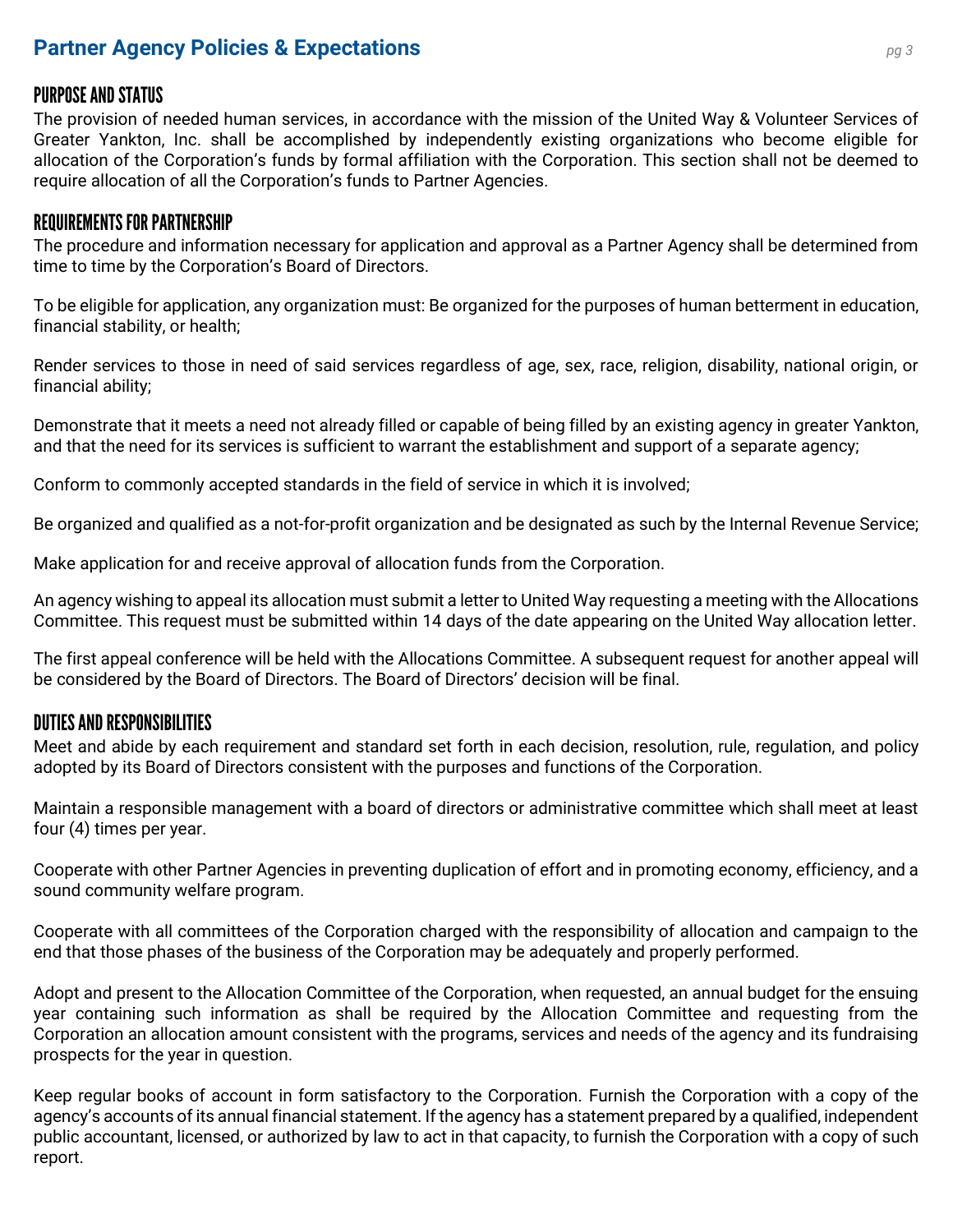Prepare and make available such service and financial reports and such evaluation of programs as may from time to time be required by the Corporation.

Secure the active cooperation of its staff, board members and constituency in the annual fundraising campaign of this Corporation.

#### SUSPENSION OR TERMINATION OF PARTNERSHIP

An agency may terminate its partnership with the Corporation by written resignation submitted to the Board of Directors of the Corporation at least thirty (30) days prior to the end of a calendar year. Such resignation shall be effective at the end of the calendar year, but only upon complete accounting by the agency to the Board of Directors of all fund allocations to such agency.

At the option of the Corporation, a Partner Agency may be reprimanded, suspended, or expelled as a partner if the agency: Violates the bylaws, policies or procedures adopted by the Board of Directors of the Corporation; or Is guilty of any conduct or omission detrimental or subversive to the accomplishment of the Corporation's mission; or Is no longer performing a needed service to the community serviced by the Corporation.

Written charges against a Partner Agency may be brought by any member of the Board of Directors of the Corporation and shall be filed with the President. No Partner Agency shall be reprimanded, suspended, or expelled without opportunity for hearing the charges before the Board of Directors. When any charge is so filed, it shall receive due investigation and the agency involved shall be given at least fifteen (15) days written notice of the Board hearing in connection therewith. Any decision to reprimand, suspend or expel a Partner Agency must be by two-thirds (2/3) vote of the Board members attending the hearing. All decisions of the Board, including resolution of conflicting facts or interpretations, and the exercise of discretion, shall be final and conclusive.

The Board of Directors of the Corporation shall have the power to prescribe such rules as it may deem necessary and proper to insure a speedy, fair, and impartial hearing of charges against any Partner Agency.

Should any proceeding under this section result in the suspension of a Partner Agency, no allocation of the Corporation's shall be made thereto for the year in question at the discretion of the Board of Directors.

#### COMMUNITY IMPACT FUNDING ADMISSION POLICY

The admission policy of United Way encourages participation of agencies offering high priority services to the community which could not be provided more efficiently and effectively by another agency or organization, and which serve unmet human needs. In general, agencies will be ineligible if their function is primarily of a fraternal, political, or religious nature.

Purpose – The agency must have a written statement of its purposes and functions for residents in the geographic area served by United Way.

Articles & Bylaws – The agency must have a constitution and/or bylaws which clearly define the agency's objectives, its organization and the duties, authorities, and responsibilities of its governing body.

Incorporation – The agency shall be legally incorporated as a non-profit health or social welfare organization or chartered as a local unit by an organization so incorporated.

Government Requirements – The nature of the agency and its operations shall be such that contributions thereto are deductible under the Internal Revenue Code, section 501(c)(3) and applicable state of South Dakota laws for the purpose of income, estate, inheritance, and gift taxes. The agency must comply with federal and state registration and reporting laws.

Board – Management of the agency must be vested in a responsible and active board of directors, comprised entirely of unpaid volunteers which meets at least quarterly and establishes and enforces policy. The board should be so structured as to be representative of the community it serves. It should have a specified plan for rotation or other arrangements which provide for new members.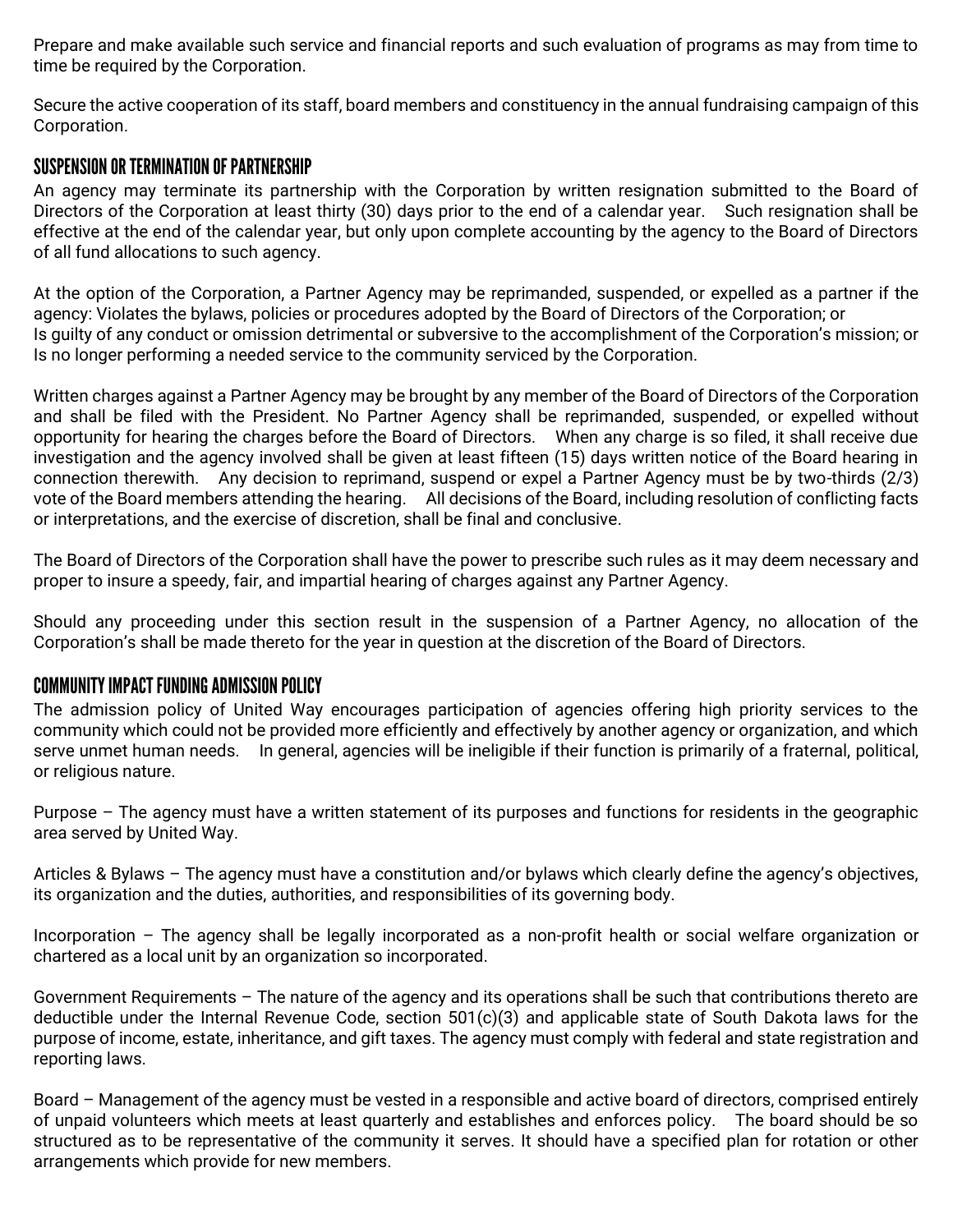Personnel – The agency shall have a qualified and properly trained staff and/or duly elected or appointed volunteer responsible to its board of directors for the execution of its programs and services.

Non-discrimination – The agency must operate, by policy and practice, without discrimination based on race, sex, age, disability, religion, or national origin in all respects including service to people, the selection of board and committee members, and the employment of professional and other staff. It is understood that some agencies direct the bulk of their program and/or services toward certain segments of the community. (It is recommended that the agencies develop a written affirmative action plan for staff and services).

Continuity – The agency must have been in operation for at least one year at the time of application for membership. In the event the agency does not meet the time requirement but does offer a new and creative way service or one for which there is a documented and urgent need, special consideration may be given at the discretion of the Board of Directors of the Corporation.

Quality of Services Rendered – It is expected that an applicant agency shall be capable of delivering its services competently and efficiently and at costs which are reasonable and generally in line with costs for rendering similar services in United Way agencies. To this end, it is expected that staff and/or duly appointed volunteers delivering the services shall have adequate training or demonstrable experience in the services rendered.

Financial Condition – The agency shall present documentation that it is in sound condition. The entrance level of an agency for the Corporation's financial support shall be related to its prior year's budget and its current level of rendering service. Fee policies must be related to the cost of providing the service as well as the clients' ability to pay for the service. Full data on the applicant's methods of self-support shall be provided.

Agency Information – The Board of Directors of the Corporation may request additional information concerning the services provided by the agency. The applicant agency shall fully cooperate in furnishing data as requested.

Collaboration – The agency must evidence its willingness to cooperate with other agencies in the planning and coordinating of community services to eliminate duplications and gaps in services and by adapting their services towards a more balanced and effective community program.

Accounting and Financial Reporting – The agency must maintain accounting records which are in conformity with the current standards of accounting and financial reporting for voluntary health and welfare organizations. The agency must submit an annual financial statement to the Corporation within ninety (90) days after the year-end in conformity with the standards of the American Institute of Certified Public Accountants.

Supplemental Funding Activities – In addition to receiving and allocating funds, the Corporation is concerned about agencies being able to meet their responsibilities in delivering services to the community. The purpose of the supplemental funding activities policy is to permit the greatest amount of flexibility to agencies in conducting their own fund-raising and, at the same time, to ensure the best possible results for the United Way Campaign.

Agencies are encouraged to fully use the following sources: fees for services; private foundation and government grants; service-related memberships; investment income; bequests, memorial funds, unsolicited donations; revenue from program activities and use of facilities; and out-of-area contributions.

Restrictive Times – All supplemental fundraising activities, advertising and promotion of fundraising activities, sales of tickets and collections of funds, and all use of mass media for fund raising are prohibited from September 1 to November 1 to avoid conflicting with the corporation campaign.

Prohibited Activities – Soliciting employee groups for donations and receiving donations through payroll deduction.

#### FAILURE TO MEET CRITERIA

When the Allocations Committee in its collective judgment finds that the applicant agency does not meet one (or more) of the proceeding listed criteria, it shall be recommended to the Board of Directors of the Corporation that the application be rejected. Applicant Agencies rejected for membership will be notified and may reapply if and when the criteria are met, and a new application is submitted.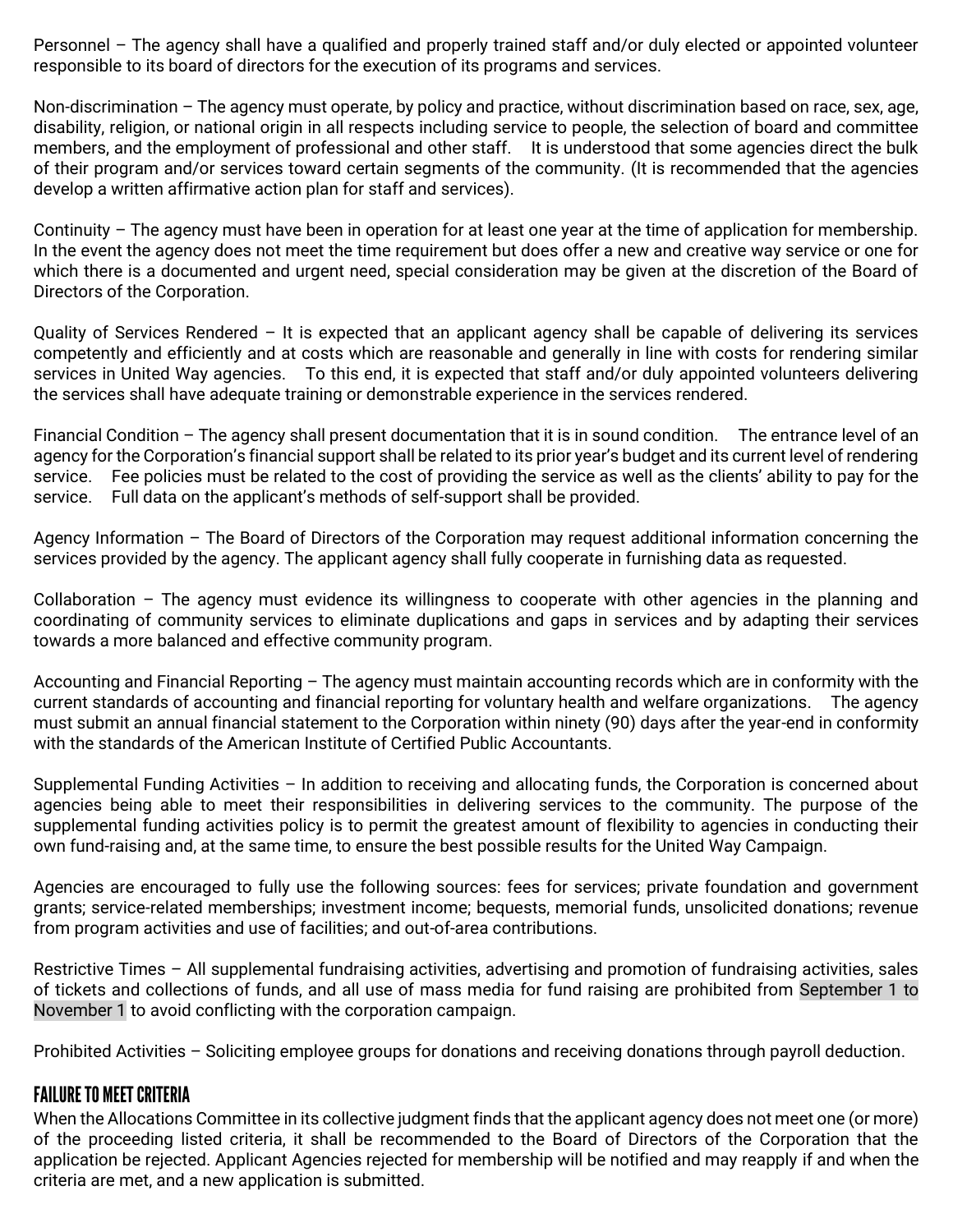#### **Performance Outcomes & Community Impact Goals** *pg <sup>6</sup>*

#### PERFORMANCE OUTCOMES

Organizations with programs seeking United Way Community Impact Grant funding must align with one of United Way's Community Impact Goals listed below. The organization must than measure and provide data, selecting performance outcomes (a minimum of one MEASURE & one INDICATOR) from the framework that are appropriate for the type and level of service being provided.

1) Organizations must share the **number of unduplicated clients and demographics of population** served per program. This answers the question "HOW MUCH DID WE DO?"

2) Organizations must share **one measure per program** which answers the question "HOW WELL DID WE DO IT?" This includes # of services provided, for example: # of *meals served, # of clients screened, # of clients completing program.*

3) Organizations must also share **one indicator per program**. Indicators answer the question "IS ANYONE BETTER OFF?" This is measuring success, change in behavior or an increase in skills, for example: *% of youth who increased skills, % of participants who report their health was maintained or improved.*

#### COMMUNITY IMPACT GOALS-SHARED MEASUREMENTS & INDICATORS

## EDUCATION

#### **School Readiness**

GOAL: Increase literacy in young children and families

- How well did we do it? Select at least one MEASURE:
	- $\circ$  # of books distributed
	- $\circ$  Other (# of ESL classes, # of volunteer readers, # of hours spent reading, etc.)

Is anyone better off? Select at least one INDICATOR:

- o % of parents who report reading to the child each day
- o % of children who demonstrate increased literacy skills
- o Other (successful or improved school readiness assessment %, etc.)

GOAL: Improve family ability to support social and language development in young children

How well did we do it? Select at least one MEASURE:

- $\circ$  # of parents/caregivers who participate in parent education groups
- $\circ$  Other (# and % of out of school time staff participating in professional development)

Is anyone better off? Select at least one INDICATOR:

- o % of parents/caregivers that demonstrate an increase in knowledge or skills
- $\degree$  % of parents/caregivers who articulate parenting goals & parenting success
- o Other

#### GOAL: Enhance ability to identify children with developmental vulnerabilities and offer early intervention

How well did we do it? Select at least one MEASURE:

- $\circ$  # of children receiving developmental screenings
- $\circ$  # of children who received services as a result of a developmental screening
- o Other

Is anyone better off? Select at least one INDICATOR:

- o % of children who achieve developmental milestones
- o Other (school readiness assessments, etc.)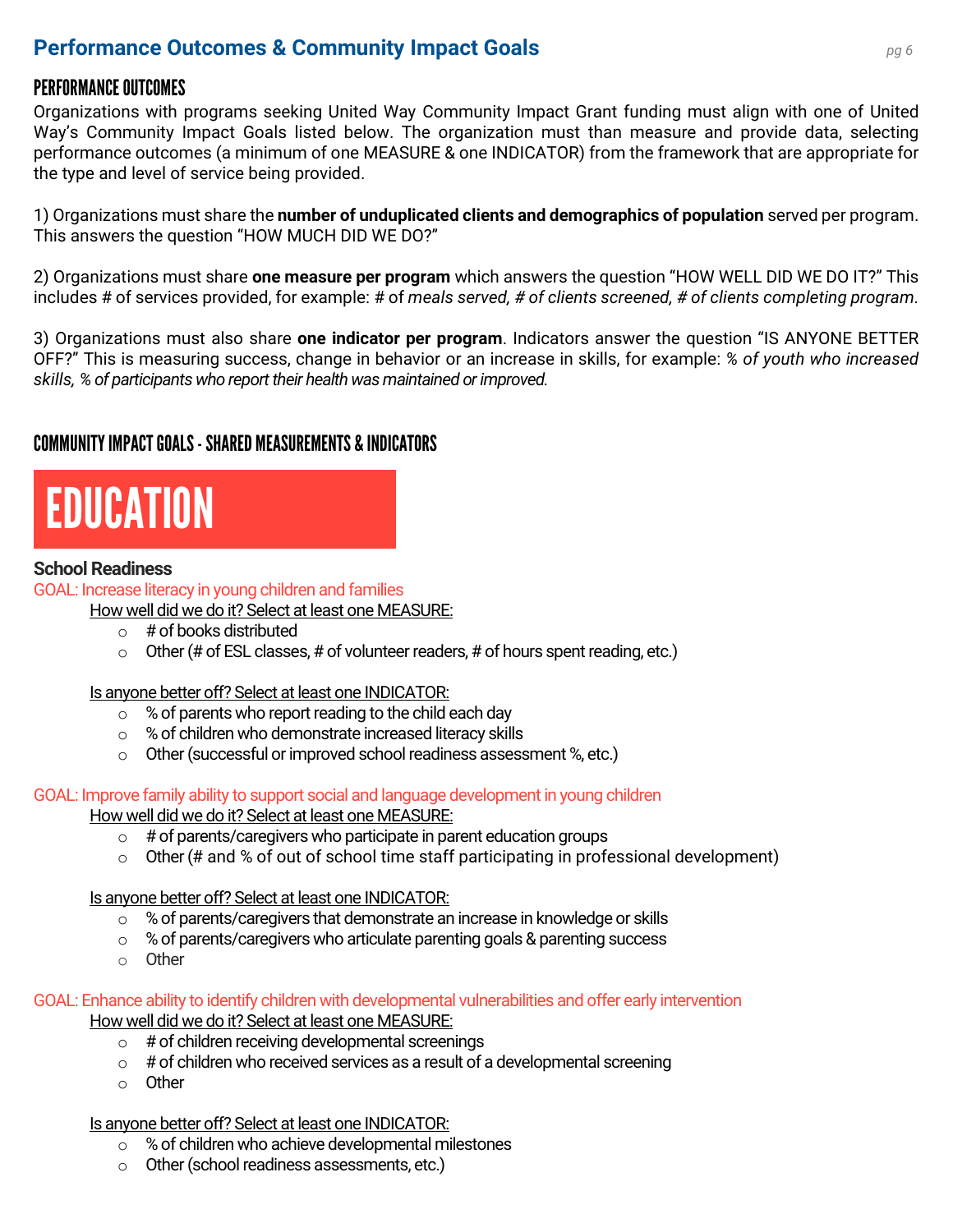#### **Leadership & Academic Success**

GOAL: Provide character and leadership development among all children

How well did we do it? Select at least one MEASURE:

- $\circ$  # of youth served who receive individual supports during school or community based out of school time programs
- o Other (volunteer hours, mentoring hours, etc.)

Is anyone better off? Select at least one INDICATOR:

- o % of youth who demonstrate behavior change related to positive progression through services provided
- o % of youth who achieve completion of personal goals
- o Other (school attendance, etc.)

#### GOAL: Improve academic skills of children performing below grade level

How well did we do it? Select at least one MEASURE:

- $\circ$  # of youth served who receive individual supports during school or community based out of school time
- $\circ$  # of hours academic assistance is provided
- o Other

Is anyone better off? Select at least one INDICATOR:

- $\circ$  % of vouth who have increased success in managing their educational goals
- o Other (school assessments, graduation rates, etc.)

#### **Career Readiness**

#### GOAL: Increase support of collaborative, workforce training programs

How well did we do it? Select at least one MEASURE:

- $\circ$  # of participants who achieve a GED or gains in educational functional levels
- $\circ$  # gaining a training certificate or similar occupational skills training achievement
- $\circ$  # who obtain employment by the first quarter after exiting the program
- $\circ$  Other (# placed in job internships, etc.)

#### Is anyone better off? Select at least one INDICATOR:

o Other (course completion %, skills gained, etc.)



#### **Safety Net of Services**

GOAL: Increase availability of resources during a time of crisis to stabilize situations such as basic needs assistance, food & shelter

How well did we do it? Select at least one MEASURE:

- $\circ$  # of clients enrolled in benefit programs
- $\circ$  # of households stabilized
- $\circ$  Other (# of shelter nights, # of meals served, etc.)

#### Is anyone better off? Select at least one INDICATOR:

- o % of clients who return in 12 months for repeat assistance
- o Other

GOAL: Increase availability of case management to improve coordination of services among agencies, navigate community resources and prevent future crises

How well did we do it? Select at least one MEASURE:

- $\circ$  # of case management hours delivered
- $\circ$  # of clients connected to community resources
- $\circ$  # of collaborative partners engaged
- $\circ$  Other (# of tax returns completed, # of volunteer hours, etc.)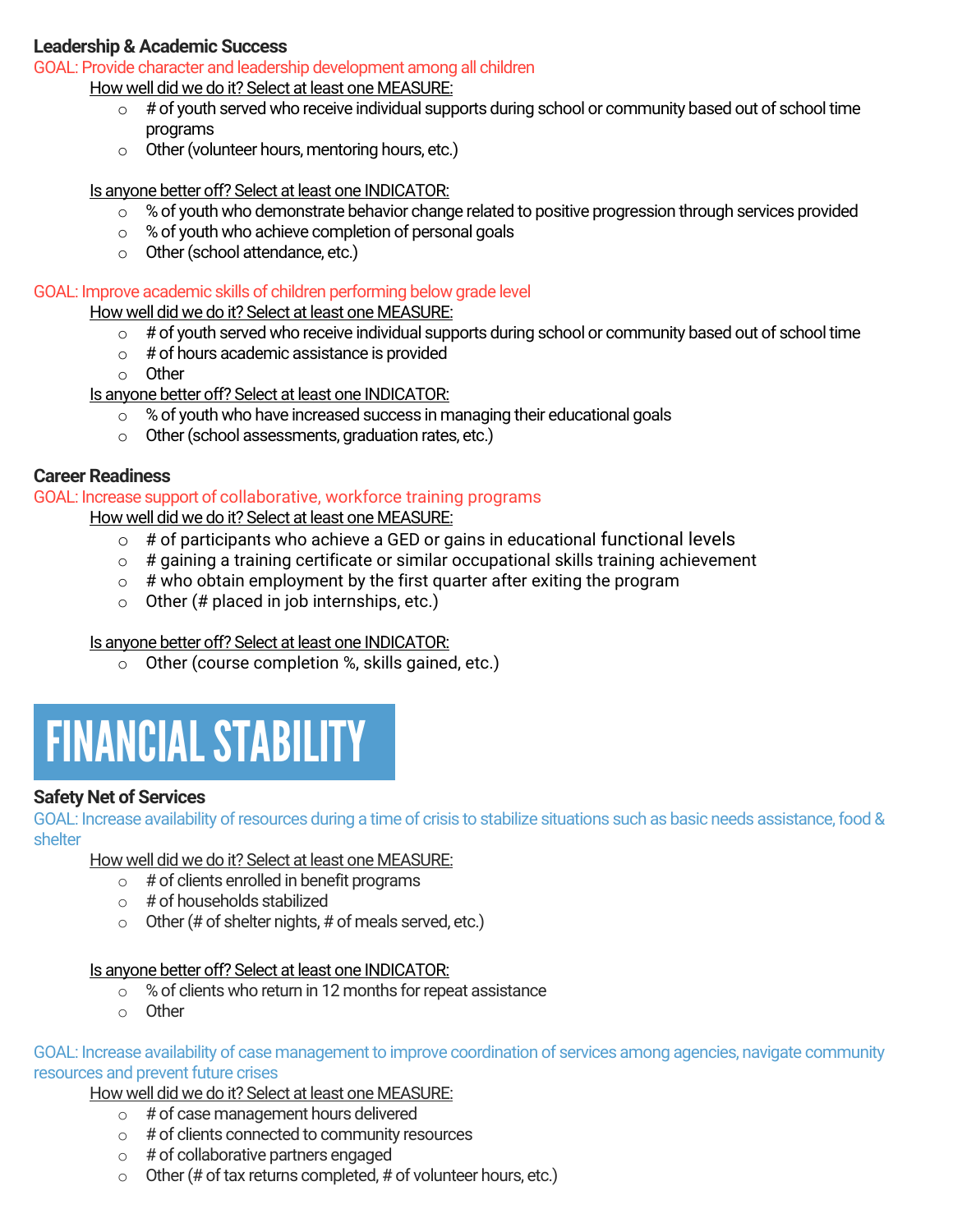#### Is anyone better off? Select at least one INDICATOR:

- o % of clients who return in 12 months for repeat assistance
- o Other (% completion rate of program, etc.)

#### **Self Sufficiency**

GOAL: Provide education paths for adults and or improve financial literacy skills

How well did we do it? Select at least one MEASURE:

- $\circ$  # of clients who complete financial literacy classes or life skill trainings
- o Other

Is anyone better off? Select at least one INDICATOR:

- o % of clients who successfully complete their personal goals
- o % of families whose self-sufficiency status has improved
- $\circ$  Other (# of participants who increased their savings or acquired a financial asset, etc.)

GOAL: Reduce environmental barriers to financial stability including access to affordable housing, childcare, or transportation services

How well did we do it? Select at least one MEASURE:

- $\circ$  # of clients enrolled in benefit programs
- $\circ$  # of affordable and safe housing units provided
- $\circ$  Other (# of rides provided, # of scholarships awarded, etc.)

#### Is anyone better off? Select at least one INDICATOR:

- o % of individuals receiving additional state and or federal program assistance
- o Other

## HEALTH & SAFETY

#### **Prevention & Wellness**

GOAL: Increase access to primary, behavioral & dental health care services How well did we do it? Select at least one MEASURE:

- $\circ$  # of participants who gained access to resources
- $\circ$  # of individuals with access to health care insurance
- $\circ$  Other (# of volunteer hours, # of counseling sessions, etc.)

Is anyone better off? Select at least one INDICATOR:

- o % of participants who report their health was maintained, improved or overall the services provided helped them
- o Other (% reduction in non-emergent emergency room visits, etc.)

#### GOAL: Engage and empower individuals to transition out of the cycle of drug or alcohol use

How well did we do it? Select at least one MEASURE:

- $\circ$  # of participants who gained access to resources
- $\circ$  Other (# of counseling sessions, etc.)

#### Is anyone better off? Select at least one INDICATOR:

- $\circ$  % of participants who report their health improved or overall the services provided helped them
- o % of participants who completed the program
- o Other (client treatment success rate, etc.)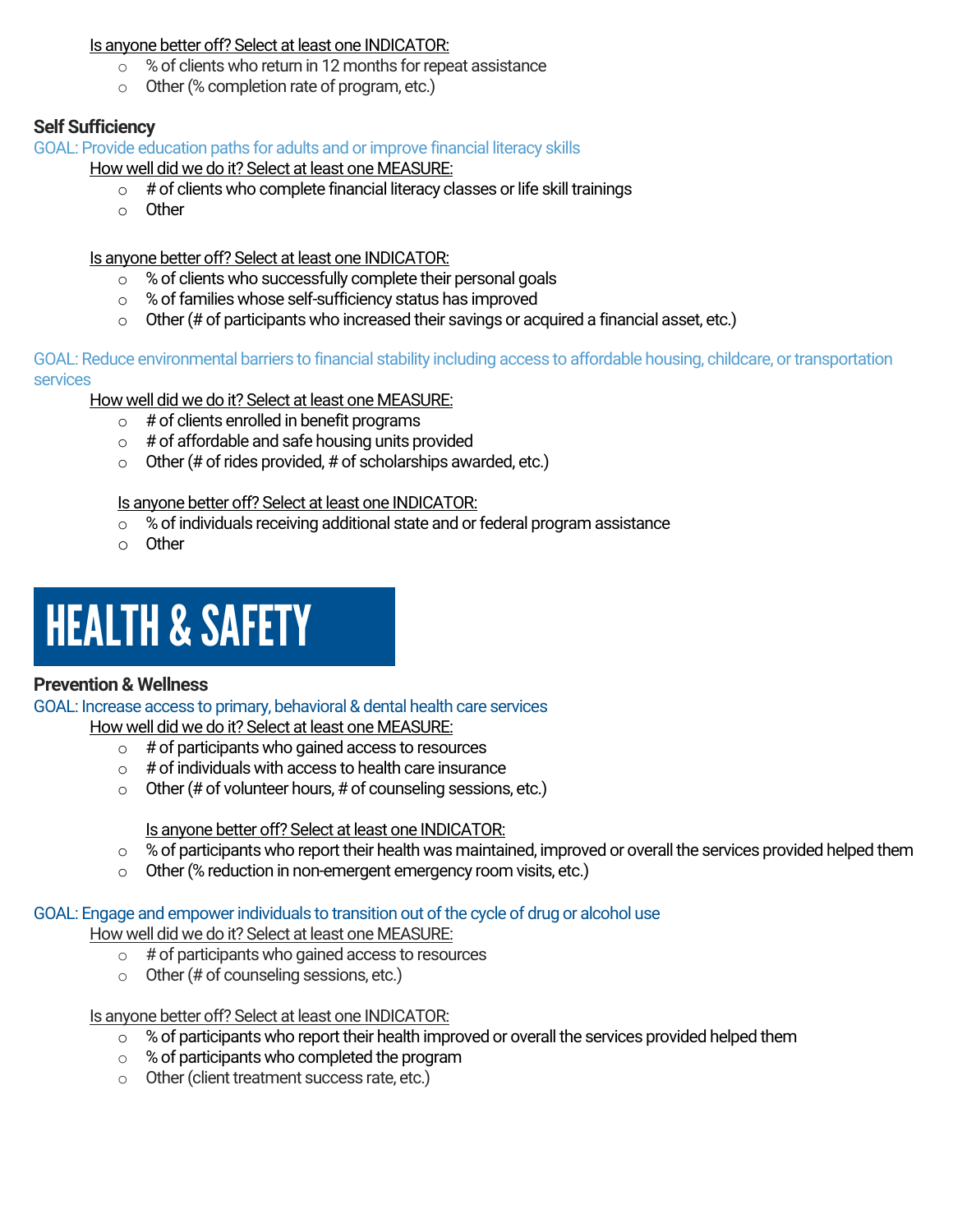#### GOAL: Increase awareness of and opportunities for wellness, prevention, and early detection

How well did we do it? Select at least one MEASURE:

- $\circ$  # of participants screened through early detection interventions
- o # of clients successfully completing health/wellness/education programs
- o Other

Is anyone better off? Select at least one INDICATOR:

- $\circ$  % of clients with increased access/knowledge/engagement in wellness opportunities
- o Other (% of clients who adopted health lifestyles or avoided risky behaviors, etc.)

GOAL: Enhance lifestyles for people of all ages through physical activity and health eating

How well did we do it? Select at least one MEASURE:

- $\circ$  # of clients successfully completing health/wellness/education programs
- o Other

Is anyone better off? Select at least one INDICATOR:

- $\circ$  % of clients with increased access/engagement in physical activities
- o % of clients with increased access/engagement of health food options
- o Other (% of clients who adopted health lifestyles or avoided risky behaviors, etc.)

#### GOAL: Foster growth of supportive services for seniors, people with disabilities and their caregivers

How well did we do it? Select at least one MEASURE:

- $\circ$  # of participants engaged in supportive services
- $\circ$  Other (# of support groups/events held, volunteer hours, etc.)

#### Is anyone better off? Select at least one INDICATOR:

- o % reduction of participants feeling of isolation
- o % of participants who report their health was maintained, improved or services provided helped them
- o Other

#### **Safety Services**

GOAL: Strengthen community efforts to prevent violence and abuse

How well did we do it? Select at least one MEASURE:

- $\circ$  # of people served through advocacy efforts
- $\circ$  # of parents/caregivers who participate in education groups or mentoring
- $\circ$  Other (# of awareness events, # of trauma informed trainings, volunteer hours, etc.)

#### Is anyone better off? Select at least one INDICATOR:

- o % of parents/caregivers that demonstrate an increase in knowledge or skills
- o Other

#### GOAL: Improve access to personal safety services and recovery for victims of abuse or violence

How well did we do it? Select at least one MEASURE:

- $\circ$  # of adults served through client centered services
- $\circ$  # of children served through client centered services
- $\circ$  Other (# of orders of protection received, # stabilized in safe housing, etc.)

#### Is anyone better off? Select at least one INDICATOR:

o Other (% of clients who have increased success managing symptoms, % of child abuse/neglect cases that have repeat child abuse/neglect, etc.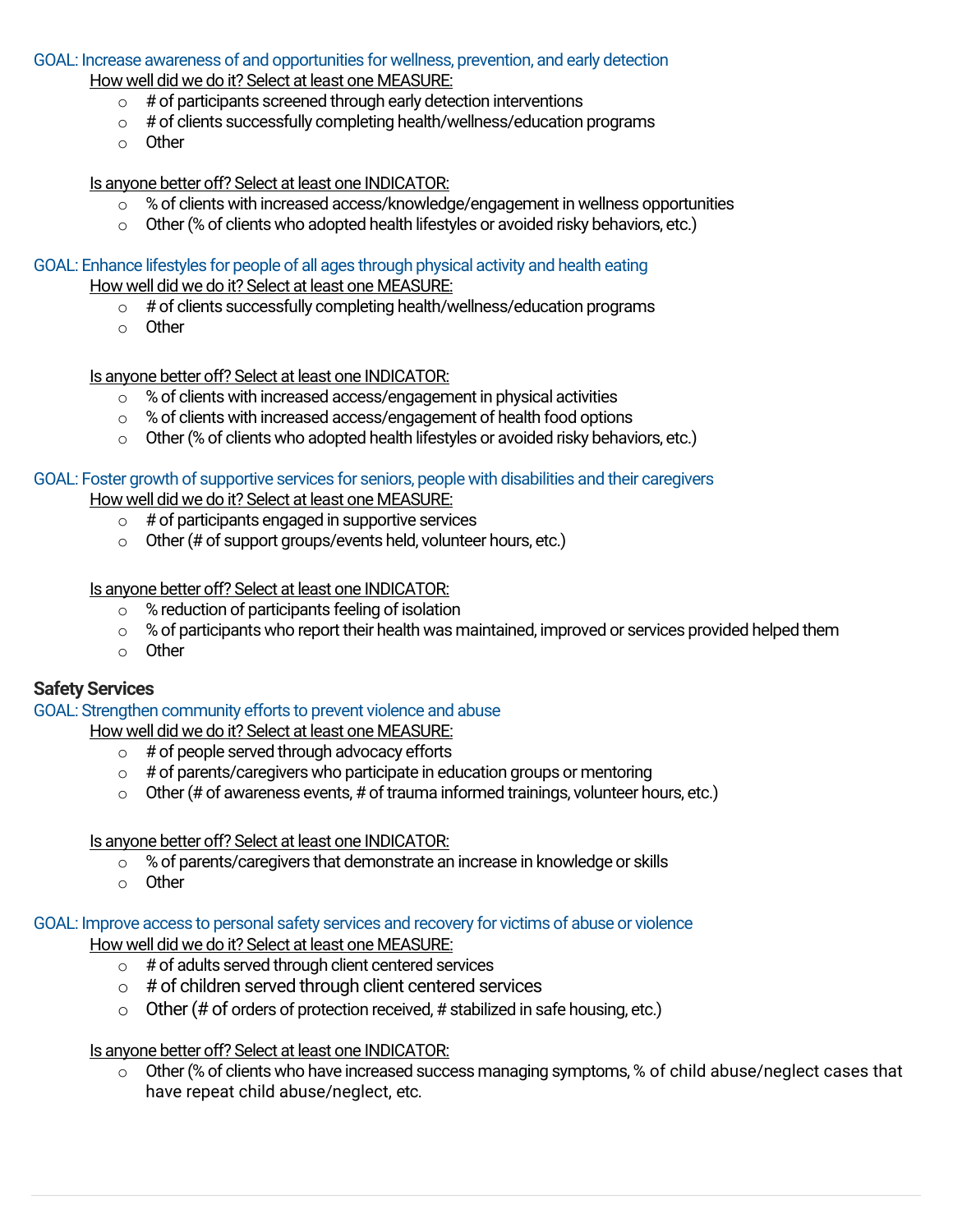#### **Reporting & Grant Application Timeline** *pg <sup>10</sup>*

| <b>February 1</b> | ANNUAL REPORT DUE                                                        |
|-------------------|--------------------------------------------------------------------------|
|                   |                                                                          |
| June 15           | <b>GRANT APPLICATIONS FINALIZED &amp; MADE AVAILABLE ONLINE</b>          |
|                   |                                                                          |
| <b>August 1</b>   | APPLICATIONS DUE, UNITED WAY FINANCE COMMITTEE SETS BUDGET               |
|                   |                                                                          |
| <b>August</b>     | <b>GRANT REVIEW WORK SESSION &amp; AGENCY PRESENTATIONS AND/OR TOURS</b> |
|                   |                                                                          |
| <b>September</b>  | FINAL RECOMMENDATION TO THE UW BOD & FINAL VOTE                          |
|                   |                                                                          |
| October 1         | AWARD LETTERS DISTRIBUTED TO FUNDING RECIPIENTS                          |
|                   |                                                                          |
| <b>January 1</b>  | <b>FUNDING CYCLE BEGINS</b>                                              |

#### **FAQ's**

#### **1) My organization wants to seek funding for multiple programs within the same Community Impact Goal. Do we register a separate program within eCImpact for each service?**

Yes. Your organization must submit only one Prequalification Checklist and one set of financials, but it must have a separate request for each program.

#### **2) How should my organization decide which impact area or Community Impact Goal to apply under?**

Organizations should seek funding for programs in which they believe they can drive results. United Way encourages interested organizations to contact UW Community Impact staff if they have questions.

#### **3) Can our organization set its own performance outcomes, measures, or indicators?**

Yes and No. United Way has listed goals and performance outcomes that are predefined for each area (Health, Education, and Financial Stability), which allows United Way and its partners to aggregate data. We encourage all organizations to ensure their program fits within the correct funding area. However, to make the transition as easy as possible, we have included "Other" under both MEASURES and INDICATORS where your organization can add their own performance measures. We cannot guarantee that this option will remain for future funding cycles.

#### **4) How many times per year will the organization be required to report to United Way?**

You will love this answer. Once! Annual reporting will be required by all awarded programs and are due February 1. Reporting must be uploaded into the e-CImpact portal prior to the mandatory annual Community Impact Partner meeting. Questions? Contact United Way regarding all reporting questions.

#### **5) Will our organization have to apply for funding every year?**

Yes. Funding contracts presently cover one year only. United Way volunteers will review outcomes and finances annually. The actual amount and timing of payments is dependent upon:

- PROGRAM COMPLIANCE AND OUTCOMES
- SUCCESS OF ANNUAL UNITED WAY FUNDRAISING CAMPAIGNS

#### **6) Who should I contact for assistance with e-CImpact?**

There will be an e-CImpact workshop for all organizations seeking funding annually. Once this training is completed, your organization will then gain access to register on e-CImpact. For assistance, contact Lauren Hanson, Executive Director at <u>lauren.h@yanktonunitedway.org</u> or by calling (605)665-6766.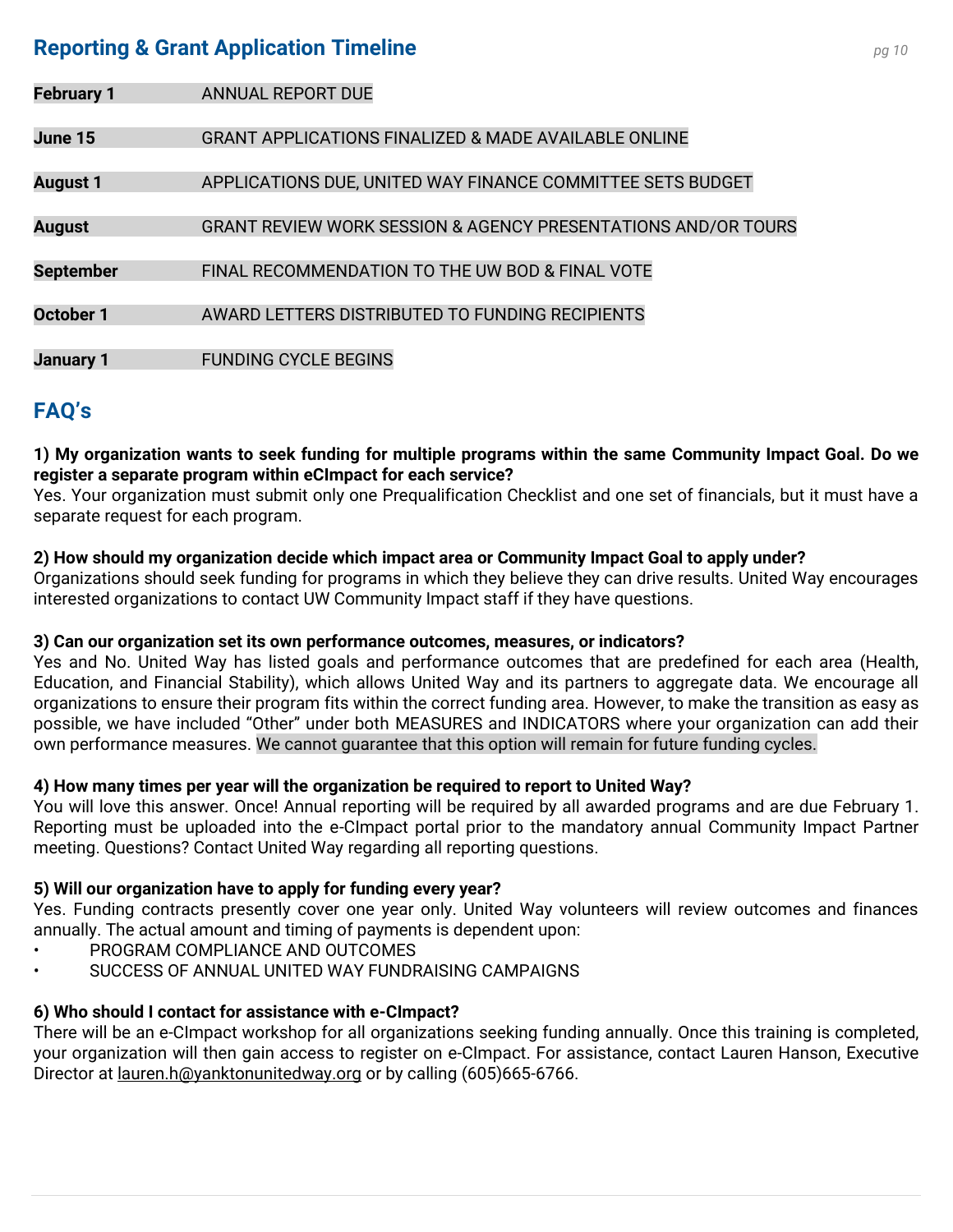#### **\*Appendix A** COMMUNITY IMPACT GRANT SCORE WORKSHEET

|                                       |                                                                                                                                                                                                                                               | <b>SCORE</b> | <b>WEIGHT</b> | <b>NOTES</b> |
|---------------------------------------|-----------------------------------------------------------------------------------------------------------------------------------------------------------------------------------------------------------------------------------------------|--------------|---------------|--------------|
| 25%<br><b>ORGANIZATION CAPACITY -</b> | The proposed programming is consistent<br>with the Organization Mission.                                                                                                                                                                      | $1 - 5$      | 5%            |              |
|                                       | The organization has the history, expertise, and<br>experience to carry out the proposed programming.                                                                                                                                         | $1 - 5$      | 5%            |              |
|                                       | Each program collaborates with other organizations that<br>have a stake in the success of their clients.                                                                                                                                      | $1 - 5$      | 5%            |              |
|                                       | Rate overall organizational capacity.<br>Is organization stable and effective?<br>Does it maintain a strategic or operational plan?                                                                                                           | $1 - 5$      | 10%           |              |
| FINANCIAL - 25%                       | The organization demonstrates a diversified funding<br>stream - leveraging and/or pursuing additional<br>funding resources available.                                                                                                         | $1 - 5$      | 5%            |              |
|                                       | The organization demonstrates a continued need for<br>United Way Community Impact Funds and overall<br>funding request is realistic to program goals.                                                                                         | $1 - 5$      | 5%            |              |
|                                       | The organization carries an adequate reserve amount in<br>respect to non-profit standard, agency policy<br>or future organizational plans.                                                                                                    | $1 - 5$      | 5%            |              |
|                                       | Rate the organization's overall financial management.<br>Is the budget complete and arithmetically correct?<br>Does the budget narrative fully answer all questions? Does the<br>organization's accounting practices meet industry standards? | $1 - 5$      | 10%           |              |
| 50%<br>PROGRAM -                      | Program descriptions provide a comprehensive,<br>clear and understandable overview<br>of goals and program design.<br>Does the program employ evidence-based practices?                                                                       | $1 - 5$      | 10%           |              |
|                                       | The organization has identified and supported<br>the need for programming and services.<br>Are citations from dependable research shared?                                                                                                     | $1 - 5$      | 10%           |              |
|                                       | Program clearly identifies target population and<br>services provided to said population.<br>Does the program provide accessible services to said<br>population? Are clients supported until successful completion?                           | $1 - 5$      | 10%           |              |
|                                       | Program successes and design align to<br>UW Community Impact Goals.<br>Are appropriate outcomes, measurements, & indicators shared?                                                                                                           | $1 - 5$      | 10%           |              |
|                                       | Overall rate how programs impacts the community.<br>How well do they do what they do?                                                                                                                                                         | $1 - 5$      | 10%           |              |

#### **SCORING**

Each of the Measures will be scored 1-5. Scores are used as a base for award discussion.

**3 – Meets Expectations (Starting Score)** *100% of last year's funding*

**– Below Expectations** *Possible decrease in funding* **– Not Adequately** *Possible decrease in funding*  **– To a Good Extent** *Possible increase in funding*  **– Exceeds Expectations** *Possible increase in funding*